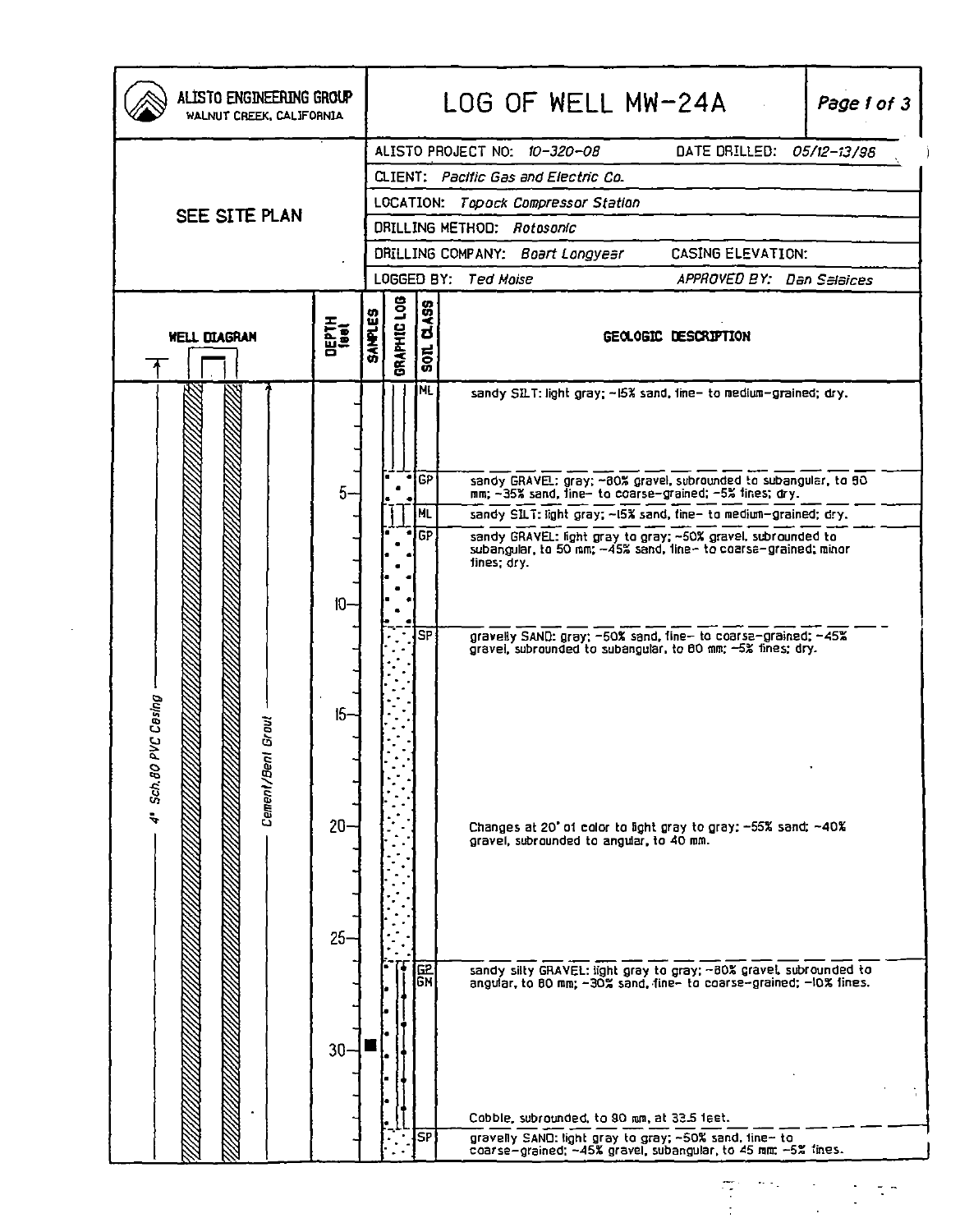|                                               | ALISTO ENGINEERING GROUP<br>WALNUT CREEK, CALIFORNIA      |                                                                        |  |                               |                                                                | LOG OF WELL MW-24A<br>Page 2 of 3                                                                                                                                                                                                                                                                                                                                                                                                                                                                                                                                                                                                                                                                                                                                                                                                                                                                                 |  |
|-----------------------------------------------|-----------------------------------------------------------|------------------------------------------------------------------------|--|-------------------------------|----------------------------------------------------------------|-------------------------------------------------------------------------------------------------------------------------------------------------------------------------------------------------------------------------------------------------------------------------------------------------------------------------------------------------------------------------------------------------------------------------------------------------------------------------------------------------------------------------------------------------------------------------------------------------------------------------------------------------------------------------------------------------------------------------------------------------------------------------------------------------------------------------------------------------------------------------------------------------------------------|--|
|                                               | <b>DEPTH</b><br>1eet<br><b>WELL DIAGRAN</b>               |                                                                        |  | GRAPHIC LOG<br><b>SAMPLES</b> | <b>CLASS</b><br>SOIL                                           | <b>GEOLOGIC DESCRIPTION</b>                                                                                                                                                                                                                                                                                                                                                                                                                                                                                                                                                                                                                                                                                                                                                                                                                                                                                       |  |
| $\left(\begin{array}{c} 0 \end{array}\right)$ | Sch.80 PVC Casing<br>Cement/Bent Grout<br>$\ddot{\bm{z}}$ | 40-<br>45-<br>$50-$<br>$55 -$<br>$60 - $<br>$65 -$<br>$70 -$<br>$75 -$ |  |                               | <b>SP</b><br>)다.<br> GH<br><b>SP</b><br>įСM<br>ŠŔ<br>[CP<br>SP | gravelly SAND continued.<br>sandy silty GRAVEL: pale red to reddish-gray: ~85% gravel,<br>subrounded to angular, to 75 mm; -25% sand, the- to coarse-grained:<br>~10% lines.<br>Color change to gray, at 40 feet.<br>Changes at 46 feet of ~50% gravel; ~40% sand.<br>gravelly SAND: gray; ~50% sand, fine- to coarse-grained; ~45%<br>gravel, subrounded to angular, to 55 mm; -5% fines.<br>silty GRAVEL: light gray; -00% gravel, subangular to angular, to 70 mm;<br>~40% lines (rock flour).<br>gravelly SAND: gray; -55% sand, fine- to coarse-grained; -40%<br>gravel, subrounded to angular, to 55 mm; ~5% fines.<br>sandy GRAVEL: gray; ~60% gravel, subrounded to subangular; ~35%<br>sand, fine- to medium-grained; ~5% fines.<br>gravelly SAND: gray to pinkish-gray: -55% sand, line- to<br>medium-grained: ~40% gravel, rounded to subangular, to 80 mm; -5%<br>tines; one cobble, rounded, I20 mm. |  |

 $\mathcal{L}^{\text{max}}_{\text{max}}$  and  $\mathcal{L}^{\text{max}}_{\text{max}}$ 

 $\left(\begin{array}{c} \zeta \\ \zeta \end{array}\right)$ 

 $\frac{1}{2}$ 

 $\overline{\mathcal{L}}$ 

 $\frac{1}{2}$